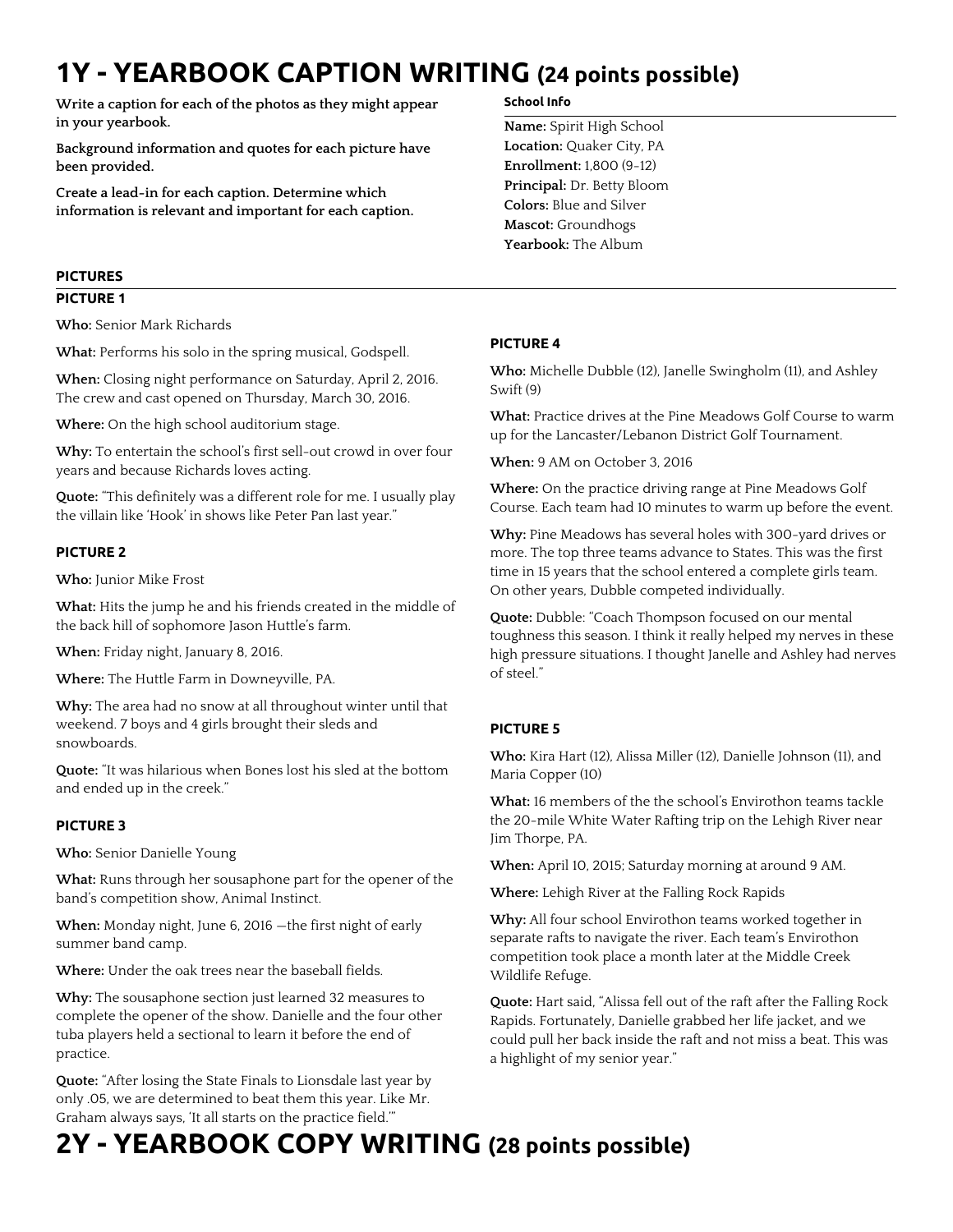# **2Y - YEARBOOK COPY WRITING (28 points possible)**

**Using the following facts and quotes, write a 250-300 word news story for your yearbook, The Album. The story will run with a photo feature.**

**The writer should determine which information is relevant and important to the story. The writer should also determine which quotes to use. Students need not use quotes in their entirety. The judges expect a headline and a subhead for the story.**

## **BACKGROUND**

- **●** The Spirit Groundhog Marching Band lost by .15 to Reynoldsville High School at the State Finals last October.
- **●** Director George Graham and his staff spent many meetings throughout the winter to find an appropriate theme for this year's show.
- The Booster Organization introduced three new General Fundraisers, including a Mattress Sale.
- In an effort to save money, District administration mandated that the regiment attend only one away football game.

# **QUOTES**

- **Dr. Betty Bloom, principal:** "I actually attended two practices: one during Band Camp in August and one the week of the State Finals. It absolutely amazes me how Mr. Graham can bring so much talent out of our kids. When they unveiled the flag at the end of the show, it brought tears to my eyes."
- **Justin Cramer, junior trumpeter:** "When we won two of the three categories in Finals, we thought we had it. Losing two years in a row so closely crushed us all. I've got only one more year so we should start practicing a few weeks earlier."
- **Zack Briars, senior football cornerback:** "Even though we had a winning season, we all missed having the band at our away games. Scoring is always better with the Gopher Fight Song blaring in the stands."
- **George Graham, band director:** "The kids were simply amazing. I haven't had a more dedicated, rock-star crew like this one for about 10 years. I also think that the guard really stepped it up this

#### **School Info**

**Name:** Spirit High School **Location:** Quaker City, PA **Enrollment:** 1,800 (9-12) **Principal:** Dr. Betty Bloom **Colors:** Blue and Silver **Mascot:** Groundhogs **Yearbook:** The Album

- **●** The band beat Reynoldsville early in the competitive season at the Pine Lakes event.
- The band's show was entitled From Sea to Shining Sea and featured a flag the covered half the field at the end.
- **●** Of eight of the band's planned events, it rained on six of them, sometimes torrentially.
- **●** At the State Final held in Roseburg, PA, the band won Best Music and Best General Effect. Still, they lost to Reynoldsville by .05, the smallest difference possible.

year; the higher difficulty definitely paid off. We are already looking into next year's show. I have a few ideas in mind."

- **Lisa Sands, booster president:** "Nobody was more proud of our kids than the boosters and parents. The show lifted everyone's patriotic hearts every time they played it."
- **Tony DeCecco, senior math teacher:** "This was my son Angelo's first year in the band. He now knows the value of perseverance and practice. Carrying that big bass drum around for six months has done him some good. I could do without the constant tap-tap-tapping though."
- **Courtney Hammill, senior colorguard captain:** "We had four different flags, a rifle, and a red, white, or blue cube to carry out for every performance. That was a ton. Still, pulling out the big American flag at the end always brought the fans to their feet."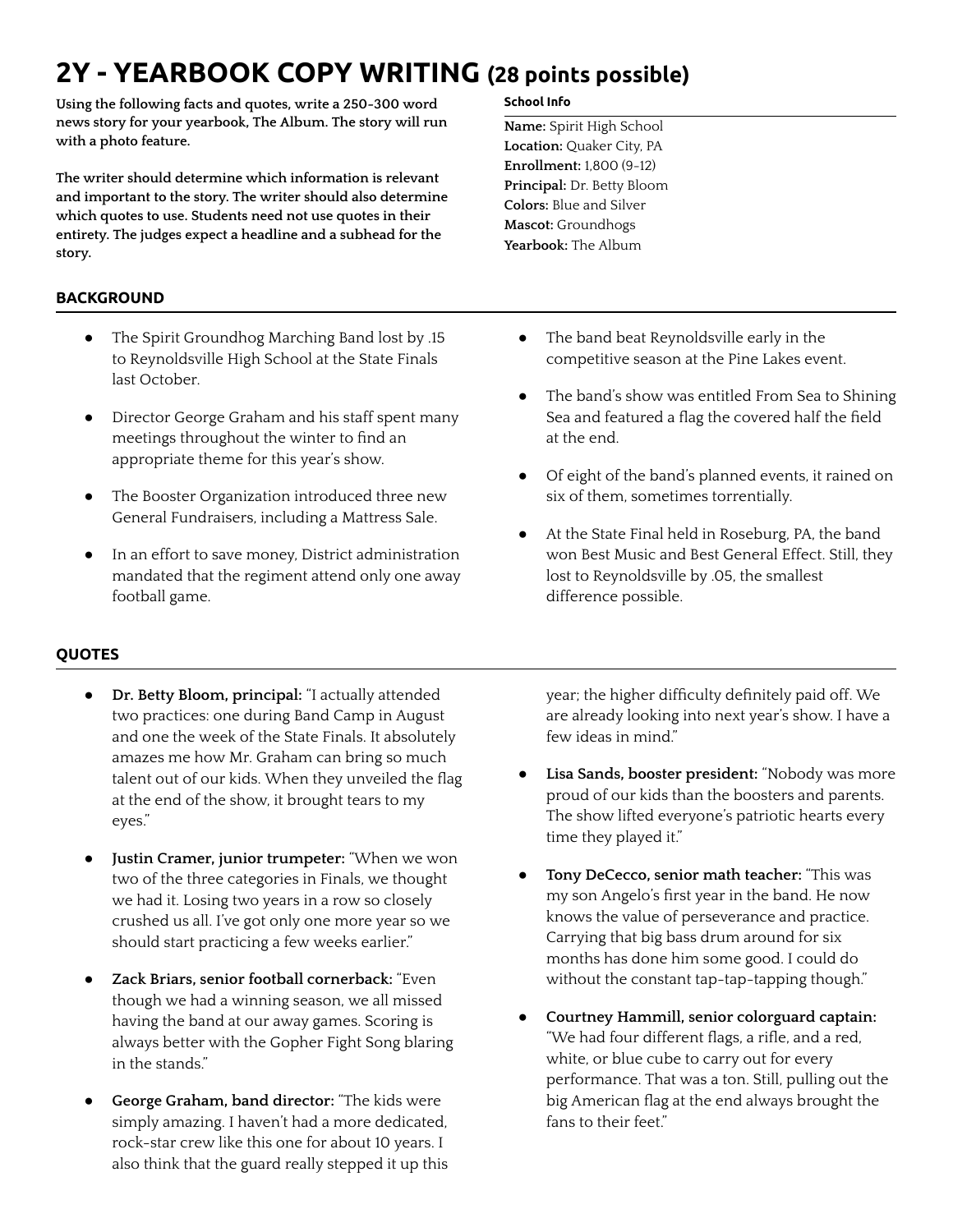# **3Y - YEARBOOK SPORTS WRITING (28 points possible)**

**Using the following facts and quotes, write a 250-300 word story for your yearbook, The Album. Background information and quotes have been provided for you.**

**The writer should determine which information is relevant and important to the story. The writer should also determine which quotes to use. Students need not use quotes in their entirety. The judges expect a headline and a subhead for the story.**

# **BACKGROUND**

- Spirit High School entered the football season with high expectations, but fell short of winning the Suburban One Conference title, falling to Jefferson Heights High School, 24-23.
- Spirit High School finished with a record of 9-3 on the season.
- Five players from the team won All-Conference Honors: junior wide-receiver Ryan Smith, senior quarterback David Ryman, junior cornerback Tyree Davis, senior kicker Ron Burkhardt, and senior center George Davison.
- Coach required the entire team to wear navy pants, a white-collared shirt, and the football tie to every home game. Players also had to wear the attire every Friday at school on game days.

#### **School Info**

**Name:** Spirit High School **Location:** Quaker City, PA **Enrollment:** 1,800 (9-12) **Principal:** Dr. Betty Bloom **Colors:** Blue and Silver **Mascot:** Groundhogs **Yearbook:** The Album

- In the playoff game against Jefferson Heights, both teams played through torrential downpours.
- Four seniors have accepted scholarships and committed to various PA universities around the state.
- Coach Chad Kauffman retired after the season, his 22nd year coaching at the school.
- Spirit High School has reached the playoffs for the past 7 consecutive years and been in 4 of the last 5 Suburban One Conference Championships - winning 2 titles.
- The school has produced 6 NFL players and is regarded as one of the best football programs in the state of Pennsylvania.

### **QUOTES**

- Coach Chad Kauffman: "This group was truly special. We overcame some injuries early in the season and pulled together to play extremely well down the stretch and into the playoffs. Even though I'm retired now, I'll still be around to make sure everything goes as it should."
- Coach Mike Simmons: "Sure, I'm disappointed we lost with such high hopes entering the year, but these kid's showed heart, and we lost to a solid team."
- Coach Peter Foster: "This senior class they embodied everything we want of our students from Spirit. They are going to do great things in the future, even away from the field."
- Junior cornerback Josh Humphrey: "We had a blast, and though it didn't end the way we wanted it to, we lost to a tough opponent."
- Senior Matt Bowman: "We really wanted to send Coach Kauffman off with a another Conference title in his last year, but we fell a bit short. I do think he's proud of what we accomplished though, especially recovering from so many injuries."
- Senior kicker Ron Burkhardt: "It broke my heart at the end of the game knowing that I made that field goal kick in the pouring rain, and we still lost the game in the last 40 seconds."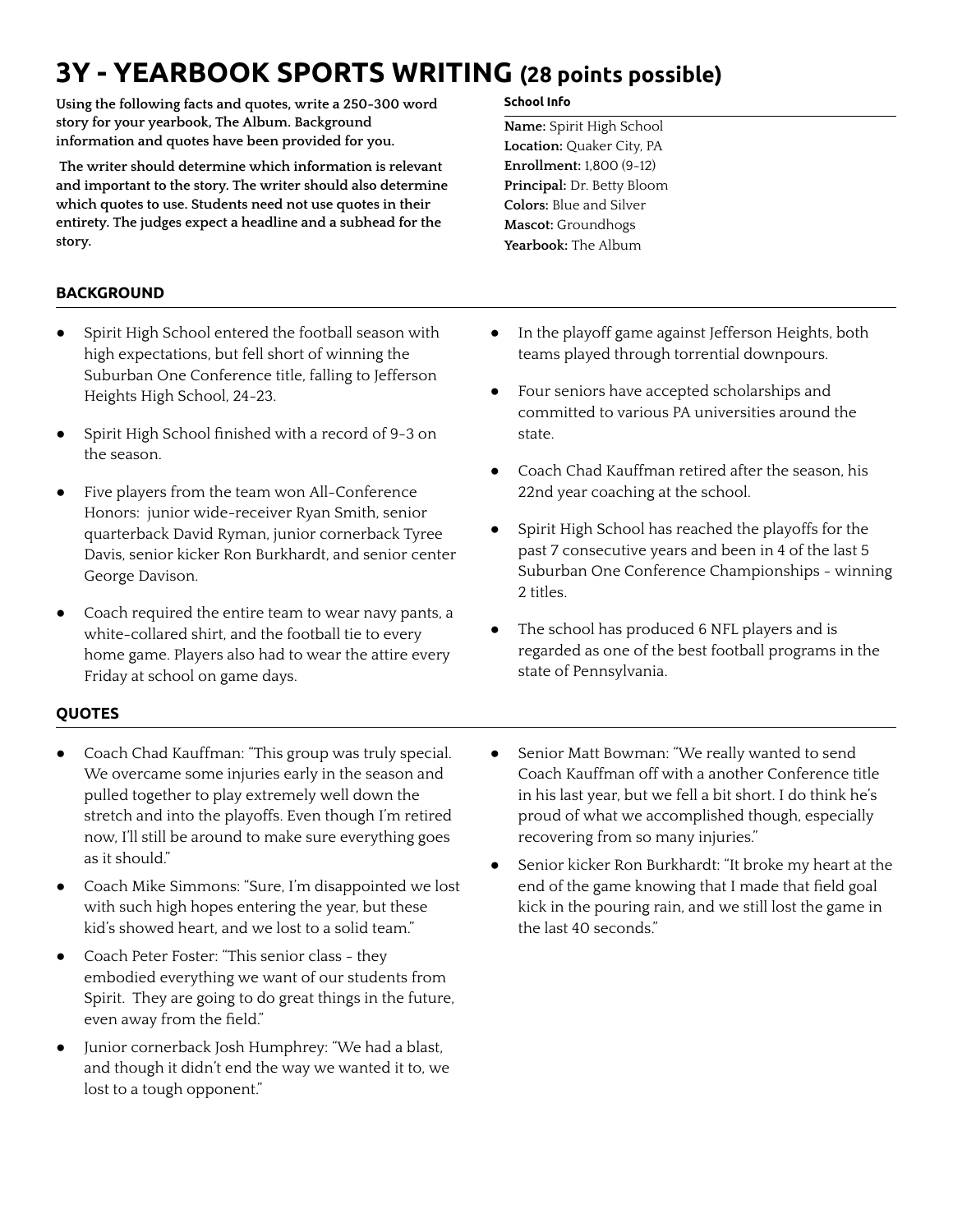# **4Y - YEARBOOK SPREAD DESIGN (24 points possible)**

**Using a pencil and ruler, you will choose one of the Design Sets below and hand-draw a layout for a student life spread entitled The Great Outdoors. You should designate space for headline and subheadline packages. You should demonstrate knowledge of rails of white space, grid-design, eyelines, and internal/external levels of white space. You must provide a caption block for each candid, but you need not create actual captions for the pictures.**

**Make sure you incorporate all of the items listed in your Design Set choice into your creation. Pay special attention to the Details section requirements for the assignment.**

**Refer to the School Info section for information on the school name, location, yearbook name, and theme.**

### **School Info**

**Name:** Spirit High School **Location:** Quaker City, PA **Enrollment:** 1,800 (9-12) **Principal:** Dr. Betty Bloom **Colors:** Blue and Silver **Mascot:** Groundhogs **Yearbook:** The Album

### **DETAILS**

- Photo/Candids: Indicate these with an X. If you want an odd shape, draw the shape, and place an X inside it. If you want to communicate a special effect or special treatment to the judge, feel free to apply that information inside the photo box. (For example—"Photo is a kayaking shot, and we will make it appear in black and white.")
- **Headlines/Subheadlines:** Sketch these in your desired position. Also, make sure that they appear in your intended size relative to the story. While not necessary, actual headlines and subheads are encouraged rather than just head/subhead placeholders.
- **Body/Caption Copy:** Again, you need not actually write stories or captions. Still, be careful to correctly reflect your design intent for each. (For example—If you want your story to appear in three columns, draw three columns and not just one collective block for the whole thing.)
- **Thematic Art/Graphics:** While not necessary, we encourage you to create any graphics and/or artwork that would reflect aspects of an overall book theme on your spread.
- **Modules/Sidebars:** Make sure that your intent for each comes across well. Draw them out as they would appear in the book. Also, if they involve pictures, make sure you include X'd out photo blocks and copy blocks where they should go.
- Folio package: You can place your folio package anywhere you wish. Additionally, it can be as simple as a number—a number and copy—or a number, copy, and photo/art.

### **DESIGN SETS**

### **Design 1**

- Horizontal dominant picture
- 1 photo collection with long caption
- 1 candid shot with caption
- Story block with headline and subheadline packages
- 2 module types of your choice
- Interesting folio package

### **Design 2**

- Vertical dominant picture
- 2 candid shots with captions
- Story block with headline and subheadline packages
- 3 module types of your choice
- Interesting folio package

### **Design 3**

- Horizontal dominant picture
- 1 cut-out photo with quote
- 3 candid shots with captions
- 1 module type of your choice
- Story block with headline and subheadline packages
- Interesting folio package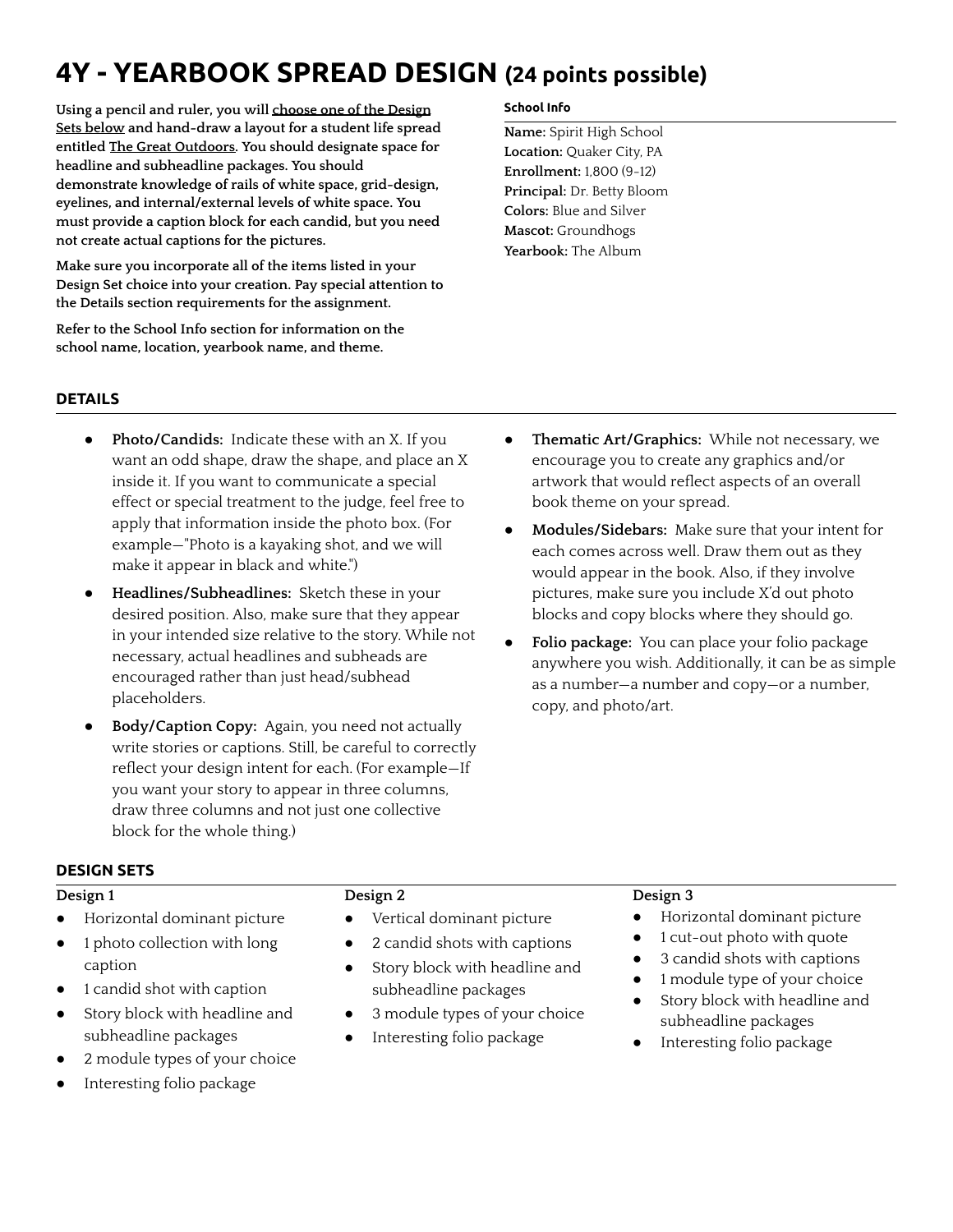# **5N - NEWSPAPER NEWS WRITING (28 points possible)**

**Using the following facts and quotes, write a 250-300 word news story for your newspaper, The Liberty Bell.**

**The writer should determine which information is relevant and important to the story. The writer should also determine which quotes to use and whether to use quotes in their entirety.**

**Write your name on your entry. Use neat handwriting so that judges can read it.**

#### **Background**

Due to PA state budget shortfalls, all electives in English and history have been eliminated from the Spirit High curriculum for the year.

The district laid off two high school teachers just prior to the school year start.

Students who compete in sports now must pay a \$25 participation fee, and all extra-curricular activities must totally self-fund through various fundraisers.

Joleen Byers, the new English department chair hopes to continue the school newspaper as part of English curriculum, even though its entire budget was cut.

For the first time in school history, the band will not travel to away games, all in an attempt to curb costs for the year.

#### **School Info**

**Name:** Spirit High School **Location:** Quaker City, PA **Enrollment:** 1,800 (9-12) **Principal:** Dr. Betty Bloom **Colors:** Blue and Silver **Mascot:** Groundhogs **Newspaper:** The Liberty Bell

For all field trips, bus transportation costs must now be incurred by the students and/or the club or group that request the trip.

At one point, Superintendent Nicolas Bodard requested that local state legislators attend the next school board meeting to witness the impact of no state budget on the district.

Student Council planned a community tailgate party at the Homecoming Game to raise money for school assemblies for the year..

## **Charlie James, Assistant High School Principal:**

"This has been a tough process to get our bills paid and to provide quality education for our students. We are joining forces with the community to help fill the gaps. Our kids deserve the best opportunities, and sometimes those do not take much money. We can do this."

### **Molly Simpson, Senior Class President:**

"I am pretty bummed that this happened during our senior year, but we are a great class, and we will make the best of this situation. The best part is that we have ideas on how to save money."

### **Mark Brown, Athletic Director:**

"Sports is key to our community spirit, and I know that the folks in this community will not let the shortfalls in the state budget allocations hinder what we do in this district. They will rise to meet the challenge. Already, we have received more than \$3,000 to pay for transportation of athletes to away games. A local manufacturer even gave our band a flatbed trailer to transport band instruments to all away games and competitions. They are even providing a driver and equipment to haul it."

## **Julian Markewitz, senior:**

"We are in hard times, and I will really miss my wrestling coach who was laid off from his math job, but he is still volunteering to coach us. I was hoping to have him for calculus this year."

### **Danielle Gregory, Percussion Section Leader:**

"It really ticked me off when everyone thought that it was the band's idea to not attend the away games."

## **Dr. Betty Bloom, principal:**

"Our goal during this budget crisis is to provide the best possible education with the funds we have available. We are working closely with parent groups and community members to help make this happen. Our students deserve the best. We could whine about the problems, but we have chosen to take the high road and be positive. I have met with student leaders, and they are doing a great job to keep up the positive spirits and work with us since so many of their electives have been cut and some of their teachers have been furloughed. This has been extremely difficult, but this gives us a chance to all pull together and show that we are a great school, no matter the problems we face."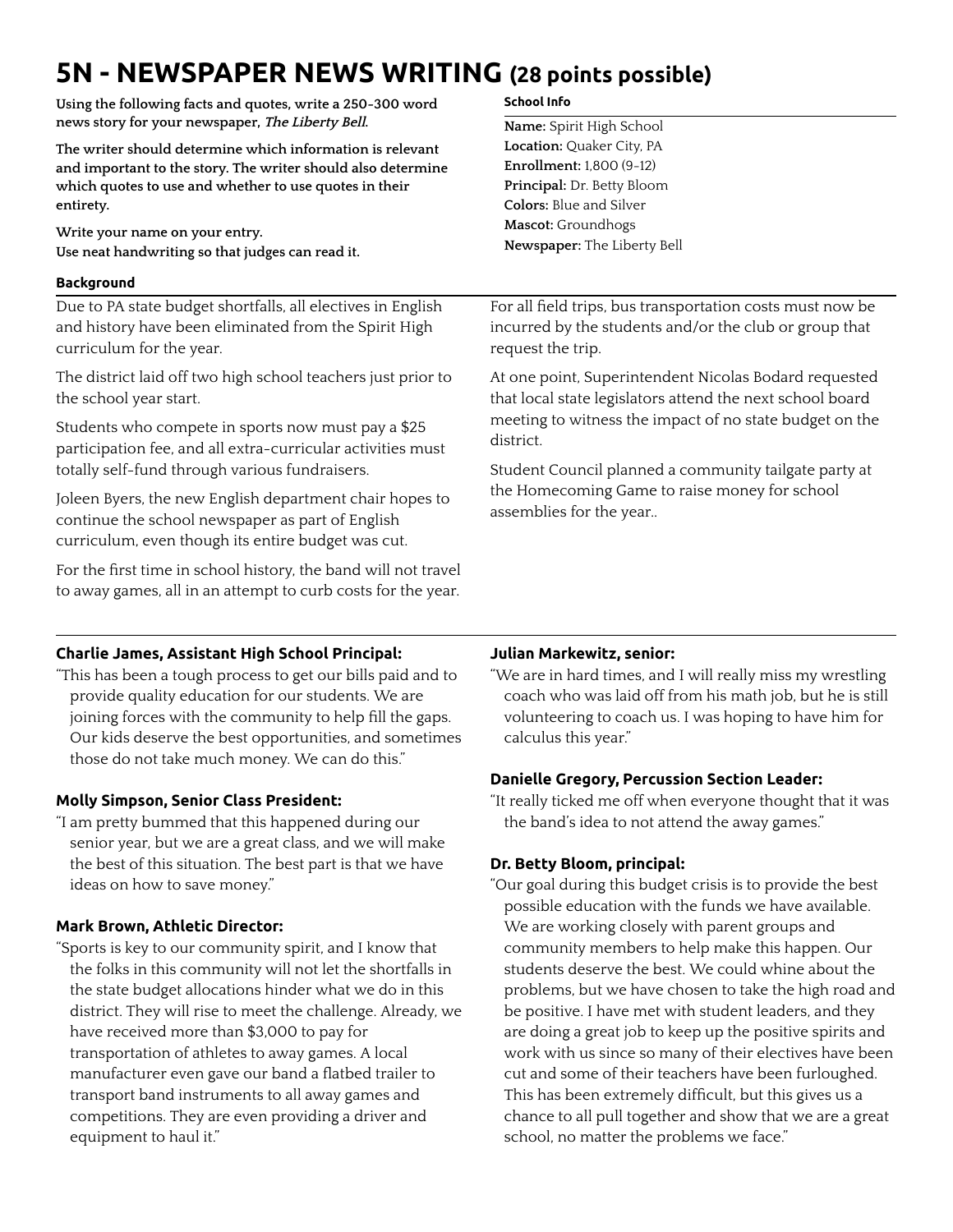# **6N - NEWSPAPER FEATURE WRITING (28 points possible)**

| Using the following facts and quotes, write a 250-300 word<br>feature story for your newspaper, The Liberty Bell.<br>The writer should determine which information is relevant<br>and important to the story. The writer should also determine<br>which quotes to use and whether to use quotes in their<br>entirety. | <b>School Info</b>                                                                                                                                                                             |
|-----------------------------------------------------------------------------------------------------------------------------------------------------------------------------------------------------------------------------------------------------------------------------------------------------------------------|------------------------------------------------------------------------------------------------------------------------------------------------------------------------------------------------|
|                                                                                                                                                                                                                                                                                                                       | Name: Spirit High School<br>Location: Quaker City, PA                                                                                                                                          |
|                                                                                                                                                                                                                                                                                                                       |                                                                                                                                                                                                |
|                                                                                                                                                                                                                                                                                                                       | Principal: Dr. Betty Bloom                                                                                                                                                                     |
|                                                                                                                                                                                                                                                                                                                       | <b>Colors:</b> Blue and Silver                                                                                                                                                                 |
|                                                                                                                                                                                                                                                                                                                       | Write your name on your entry.                                                                                                                                                                 |
| Use neat handwriting so that judges can read it.                                                                                                                                                                                                                                                                      | Newspaper: The Liberty Bell                                                                                                                                                                    |
| <b>Background</b>                                                                                                                                                                                                                                                                                                     |                                                                                                                                                                                                |
| The Spirit Groundhog Marching Band lost by .15 to Reynoldsville<br>High School at the State Finals last October.                                                                                                                                                                                                      | The band beat Reynoldsville early in the competitive season at<br>the Pine Lakes event.                                                                                                        |
| Director George Graham and his staff spent many meetings<br>throughout the winter to find an appropriate theme for this                                                                                                                                                                                               | The band's show was entitled From Sea to Shining Sea and<br>featured a flag the covered half the field at the end.                                                                             |
| year's show.                                                                                                                                                                                                                                                                                                          | Of eight of the band's planned events, it rained on six of them,                                                                                                                               |
| The Booster Organization introduced three new General                                                                                                                                                                                                                                                                 | sometimes torrentially.                                                                                                                                                                        |
| Fundraisers, including a Mattress Sale.                                                                                                                                                                                                                                                                               | At the State Final held in Roseburg, PA, the band won Best Music<br>and Best General Effect. Still, they lost to Reynoldsville by .05,<br>the smallest difference possible                     |
| In an effort to save money, District administration mandated<br>that the regiment attend only one away football game.                                                                                                                                                                                                 |                                                                                                                                                                                                |
| Quotes                                                                                                                                                                                                                                                                                                                |                                                                                                                                                                                                |
| Dr. Betty Bloom, principal: "I actually attended two<br>$\bullet$<br>practices: one during Band Camp in August and one<br>the week of the State Finals. It absolutely amazes me<br>how Mr. Graham can bring so much talent out of our<br>kids. When they unveiled the flag at the end of the                          | Lisa Sands, booster president: "Nobody was more<br>$\bullet$<br>proud of our kids than the boosters and parents. The<br>show lifted everyone's patriotic hearts every time they<br>played it." |
| show, it brought tears to my eyes."                                                                                                                                                                                                                                                                                   | Tony DeCecco, senior math teacher: "This was my<br>$\bullet$<br>son Angelo's first year in the band. He now knows the                                                                          |
| Justin Cramer, junior trumpeter: "When we won two<br>$\bullet$<br>of the three categories in Finals, we thought we had it.                                                                                                                                                                                            | value of perseverance and practice. Carrying that big<br>bass drum around for six months has done him some                                                                                     |

though."

- of the three categories in Finals, we thought we had it. Losing two years in a row so closely crushed us all. I've got only one more year so we should start practicing a few weeks earlier."
- **Zack Briars, senior football cornerback:** "Even though we had a winning season, we all missed having the band at our away games. Scoring is always better with the Gopher Fight Song blaring in the stands."
- **George Graham, band director:** "The kids were simply amazing. I haven't had a more dedicated, rock-star crew like this one for about 10 years. I also think that the guard really stepped it up this year; the higher difficulty definitely paid off. We are already looking into next year's show. I have a few ideas in mind."

"

● **Courtney Hammill, senior colorguard captain:** "We had four different flags, a rifle, and a red, white, or blue cube to carry out for every performance. That was a ton. Still, pulling out the big American flag at the end always brought the fans to their feet."

good. I could do without the constant tap-tap-tapping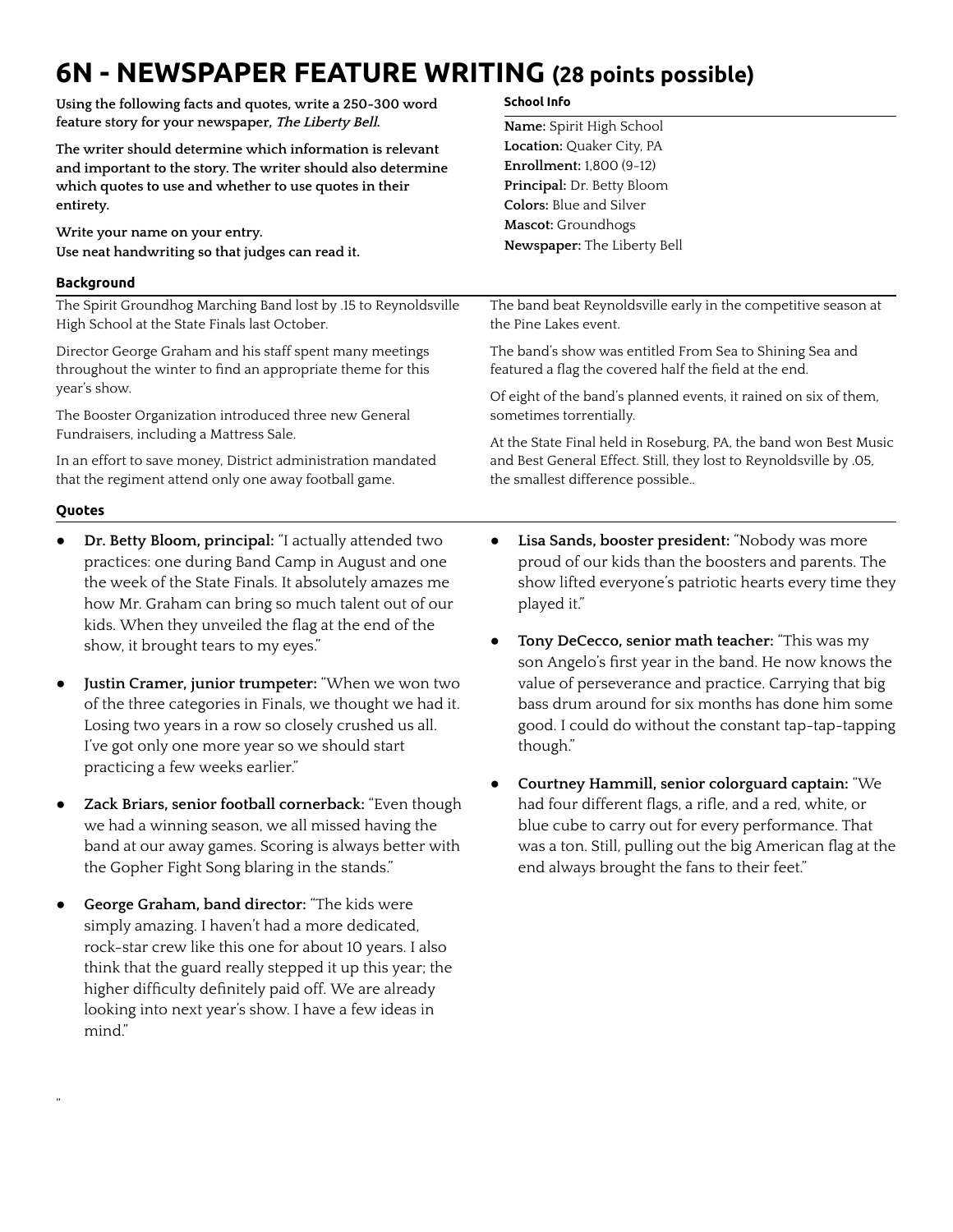# **7N - NEWSPAPER SPORTS WRITING (28 points possible)**

**Using the following facts and quotes, write a 250-300 word sports story for your newspaper, The Liberty Bell.**

**The writer should determine which information is relevant and important to the story. The writer should also determine which quotes to use and whether to use quotes in their entirety.**

**Write your name on your entry. Use neat handwriting so that judges can read it.**

# **BACKGROUND**

- **●** Spirit High School entered the football season with high expectations, but fell short of winning the Suburban One Conference title, falling to Jefferson Heights High School, 24-23.
- **●** Spirit High School finished with a record of 9-3 on the season.
- Five players from the team won All-Conference Honors: junior wide-receiver Ryan Smith, senior quarterback David Ryman, junior cornerback Tyree Davis, senior kicker Ron Burkhardt, and senior center George Davison.
- **●** Coach required the entire team to wear navy pants, a white-collared shirt, and the football tie to every home game. Players also had to wear the attire every Friday at school on game days.

#### **School Info**

**Name:** Spirit High School **Location:** Quaker City, PA **Enrollment:** 1,800 (9-12) **Principal:** Dr. Betty Bloom **Colors:** Blue and Silver **Mascot:** Groundhogs **Newspaper:** The Liberty Bell

- **●** In the playoff game against Jefferson Heights, both teams played through torrential downpours.
- Four seniors have accepted scholarships and committed to various PA universities around the state.
- **●** Coach Chad Kauffman retired after the season, his 22nd year coaching at the school.
- Spirit High School has reached the playoffs for the past 7 consecutive years and been in 4 of the last 5 Suburban One Conference Championships - winning 2 titles.
- The school has produced 6 NFL players and is regarded as one of the best football programs in the state of Pennsylvania.

## **QUOTES**

- Coach Chad Kauffman: "This group was truly special. We overcame some injuries early in the season and pulled together to play extremely well down the stretch and into the playoffs. Even though I'm retired now, I'll still be around to make sure everything goes as it should."
- Coach Mike Simmons: "Sure, I'm disappointed we lost with such high hopes entering the year, but these kid's showed heart, and we lost to a solid team."
- Coach Peter Foster: "This senior class they embodied everything we want of our students from Spirit. They are going to do great things in the future, even away from the field."
- Junior cornerback Josh Humphrey: "We had a blast, and though it didn't end the way we wanted it to, we lost to a tough opponent."
- Senior Matt Bowman: "We really wanted to send Coach Kauffman off with a another Conference title in his last year, but we fell a bit short. I do think he's proud of what we accomplished though, especially recovering from so many injuries."
- Senior kicker Ron Burkhardt: "It broke my heart at the end of the game knowing that I made that field goal kick in the pouring rain, and we still lost the game in the last 40 seconds."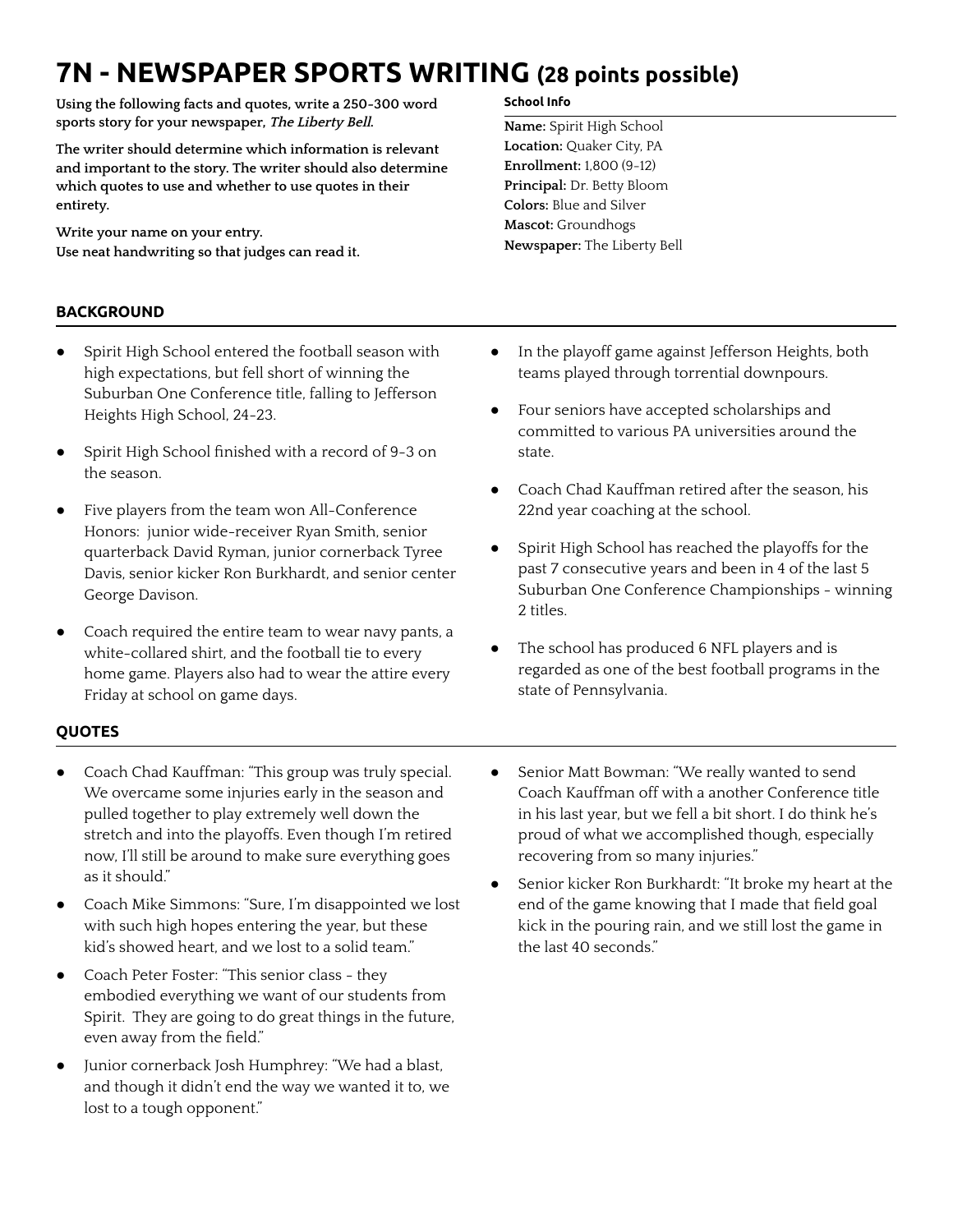# **8E - EDITORIAL CARTOON (32 points possible)**

**You are to create an editorial cartoon using the story below which will run in the next issue of your paper, The Liberty Bell. Your cartoon will run on the editorial page with an opinion piece about the controversy.**

**Write your name on your entry. You may use any dry media art supplies (pencils, pens, markers, etc.) that you brought with you.**

Students are dealing with increased class sizes and lack of electives after 2 teachers and all electives in English and social studies have been eliminated at Spirit High School.

Quaker City School District took measures to tighten its belt when state legislatures cut funding to all public schools for the 2016-2017 school year.

All study halls have been eliminated so students have been given the opportunity for work release, and they may participate in Dual Enrollment at the local branch campus of State University.

Freshman Zoey Jordan said, "This is so hard because we cannot go on work release or to college campus to take classes because you have to be 16 to get a work permit, and you have to be a junior to enroll in college classes. I am really bored because we don't have as many art classes or English electives as other students used to have."

Senior Mark Jamison said, "We have an A/B block schedule so you have to take four classes each day. I got a work release to go to work at Ace Hardware after second period at 11:00. I only need three more classes to graduate so it was a good fit for me. Now, I can earn money for college and take four classes in the morning periods. My brother is a freshman and hates that there are not many electives. Still, for me, it's great."

Junior Ella Johnson was able to add creative writing and psychology to her schedule for fall semester as a dual enrollment student at the local branch campus of State University. "This has really helped me because I can take two college courses first semester and two second semester. I will also take four courses next year at State. I will take two summer courses after I graduate so I will be a sophomore when I enroll in the fall of 2018. It will get me through college quicker and into the workplace sooner."

#### **School Info**

**Name:** Spirit High School **Location:** Quaker City, PA **Enrollment:** 1,800 (9-12) **Principal:** Dr. Betty Bloom **Colors:** Blue and Silver **Mascot:** Groundhogs **Newspaper:** The Liberty Bell

To help ease the lack of electives at the high school, the school district and State University worked to develop a Memorandum of Understanding (MOU) with the University providing lower tuition courses and some online courses at a lower rate for students at Spirit High.

"This is a win-win situation for us," said Quaker City superintendent Carla Sandberg regarding the MOU. "The school board was very supportive of this partnership, and it will benefit our students as they have an opportunity to gain college credits at a reduced rate. The university has some great classes students can take which we do not offer like criminal justice and sports management."

"Several of our furloughed teachers are now adjuncts at the local branch campus so our students will still be taking classes from some of their former high school teachers," Sandberg said.

School Board president Jennifer Stetson views the MOU as a step into the 21st century. The Board approved the MOU with an 8-1 vote, with Mark Geraci voting no.

Geraci acknowledges that he likes that students can take college classes, but is "not happy that we are offering online classes. Students are already living in an anti-social world, and taking classes online isolates them even more," Geraci said.

Guidance counselor Andrew Maines who works with students who take dual enrollment and online courses believes this is a trend that is coming to many high schools. "We were behind other school districts in the area who are already offering dual enrollment and online options for junior and senior students. We can now offer these because of the MOU in our regular scheduling process," Maines said.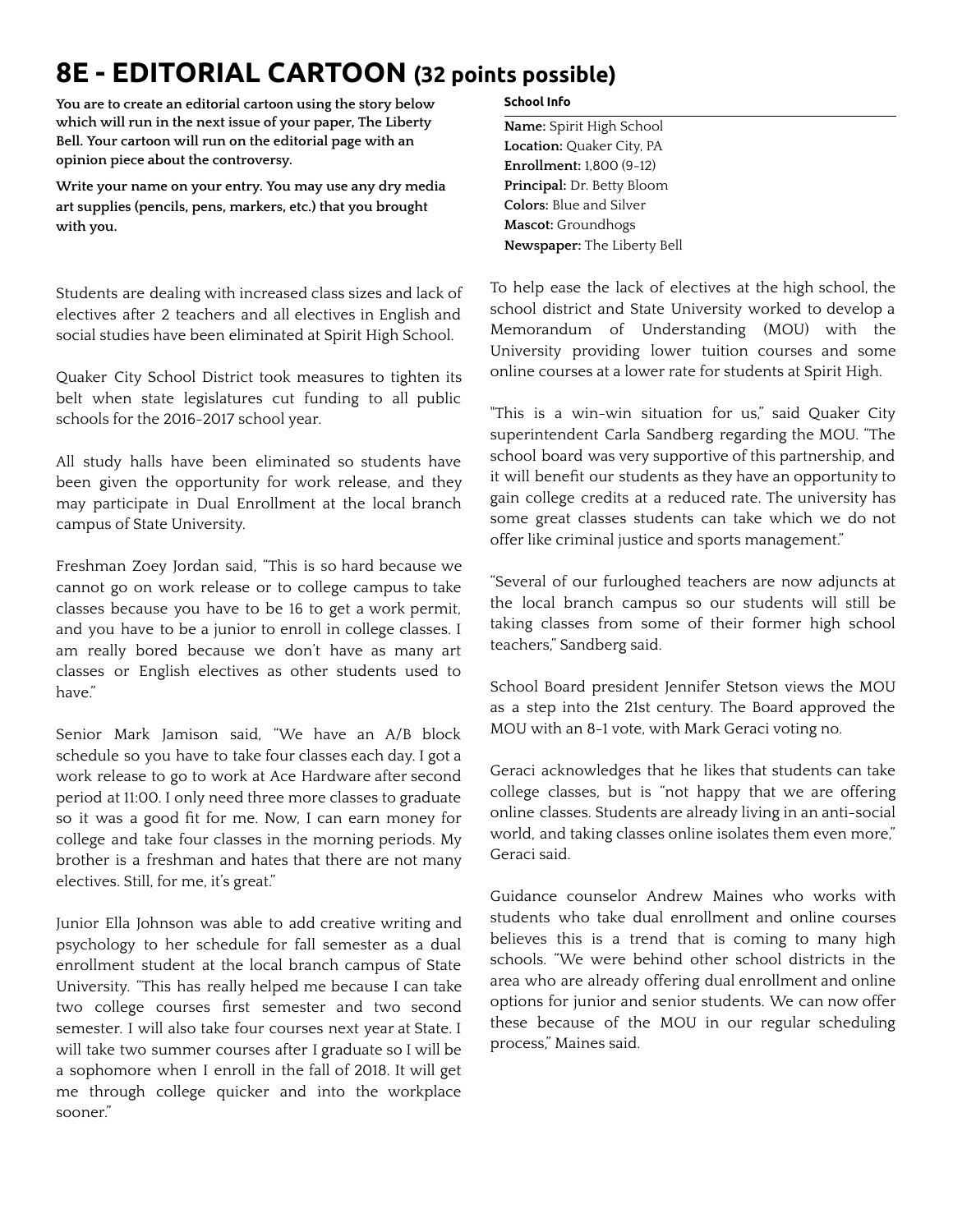# **9E - EDITORIAL WRITING (24 points possible)**

**Write a 200-word editorial on the controversy outlined in the story below. It will run in the next edition of The Liberty Bell, your school paper.**

**The writer should determine which information is relevant and important to your editorial. Students may use their own dictionary, thesaurus, stylebook, or personal hand-held devices.**

Students are dealing with increased class sizes and lack of electives after 2 teachers and all electives in English and social studies have been eliminated at Spirit High School.

Quaker City School District took measures to tighten its belt when state legislatures cut funding to all public schools for the 2016-2017 school year.

All study halls have been eliminated so students have been given the opportunity for work release, and they may participate in Dual Enrollment at the local branch campus of State University.

Freshman Zoey Jordan said, "This is so hard because we cannot go on work release or to college campus to take classes because you have to be 16 to get a work permit, and you have to be a junior to enroll in college classes. I am really bored because we don't have as many art classes or English electives as other students used to have."

Senior Mark Jamison said, "We have an A/B block schedule so you have to take four classes each day. I got a work release to go to work at Ace Hardware after second period at 11:00. I only need three more classes to graduate so it was a good fit for me. Now, I can earn money for college and take four classes in the morning periods. My brother is a freshman and hates that there are not many electives. Still, for me, it's great."

Junior Ella Johnson was able to add creative writing and psychology to her schedule for fall semester as a dual enrollment student at the local branch campus of State University. "This has really helped me because I can take two college courses first semester and two second semester. I will also take four courses next year at State. I will take two summer courses after I graduate so I will be a sophomore when I enroll in the fall of 2018. It will get me through college quicker and into the workplace sooner."

#### **School Info**

**Name:** Spirit High School **Location:** Quaker City, PA **Enrollment:** 1,800 (9-12) **Principal:** Dr. Betty Bloom **Colors:** Blue and Silver **Mascot:** Groundhogs **Newspaper:** The Liberty Bell

To help ease the lack of electives at the high school, the school district and State University worked to develop a Memorandum of Understanding (MOU) with the University providing lower tuition courses and some online courses at a lower rate for students at Spirit High.

"This is a win-win situation for us," said Quaker City superintendent Carla Sandberg regarding the MOU. "The school board was very supportive of this partnership, and it will benefit our students as they have an opportunity to gain college credits at a reduced rate. The university has some great classes students can take which we do not offer like criminal justice and sports management."

"Several of our furloughed teachers are now adjuncts at the local branch campus so our students will still be taking classes from some of their former high school teachers," Sandberg said.

School Board president Jennifer Stetson views the MOU as a step into the 21st century. The Board approved the MOU with an 8-1 vote, with Mark Geraci voting no.

Geraci acknowledges that he likes that students can take college classes, but is "not happy that we are offering online classes. Students are already living in an anti-social world, and taking classes online isolates them even more," Geraci said.

Guidance counselor Andrew Maines who works with students who take dual enrollment and online courses believes this is a trend that is coming to many high schools. "We were behind other school districts in the area who are already offering dual enrollment and online options for junior and senior students. We can now offer these because of the MOU in our regular scheduling process," Maines said.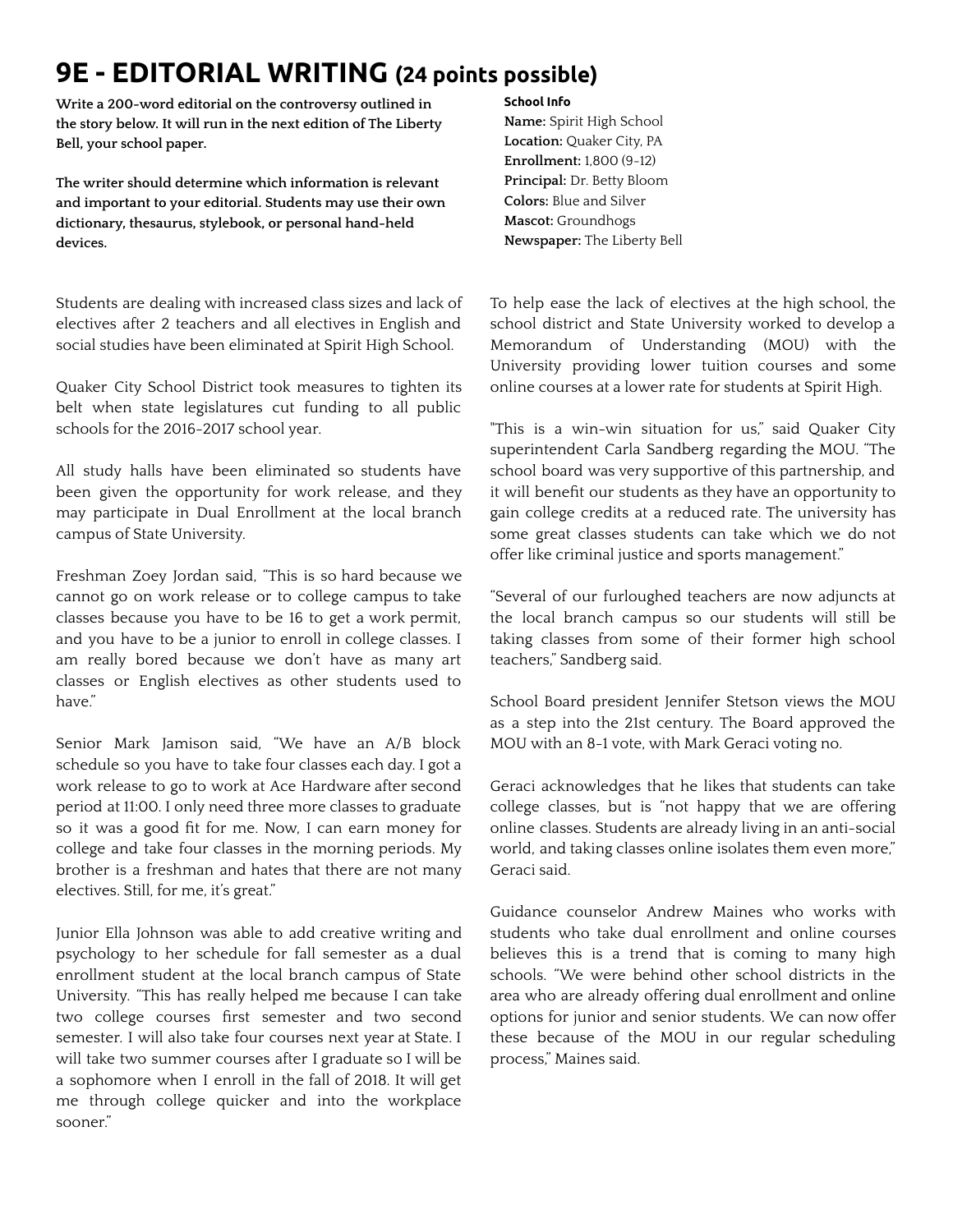# **10L - LITERARY MAGAZINE POETRY (24 points possible)**

**You must write an original poem of no more than 32 lines on the theme, "Off the Edge."**

**NOTE: This should NOT be the title of your poem. Refer to the School Info for information on the school name, location and publication name.**

# **HINTS**

- Brainstorm and create a rough draft of your poem on the provided scratch paper.
- This poem must be written line for line with indentation for continuation (a continuation is counted as one line in the poem). Indicate stanzas when spacing.
- Include a title for the poem.

#### **School Info**

- **Name:** Spirit High School **Location:** Quaker City, PA **Enrollment:** 1,800 (9-12) **Principal:** Dr. Betty Bloom **Colors:** Blue and Silver **Mascot:** Groundhogs **Magazine:** Reflections
	- Use originality and creativity in developing the theme.
	- Consider compactness.
	- Use figurative language, imagery, and emotion.
	- Use correct spelling and punctuation.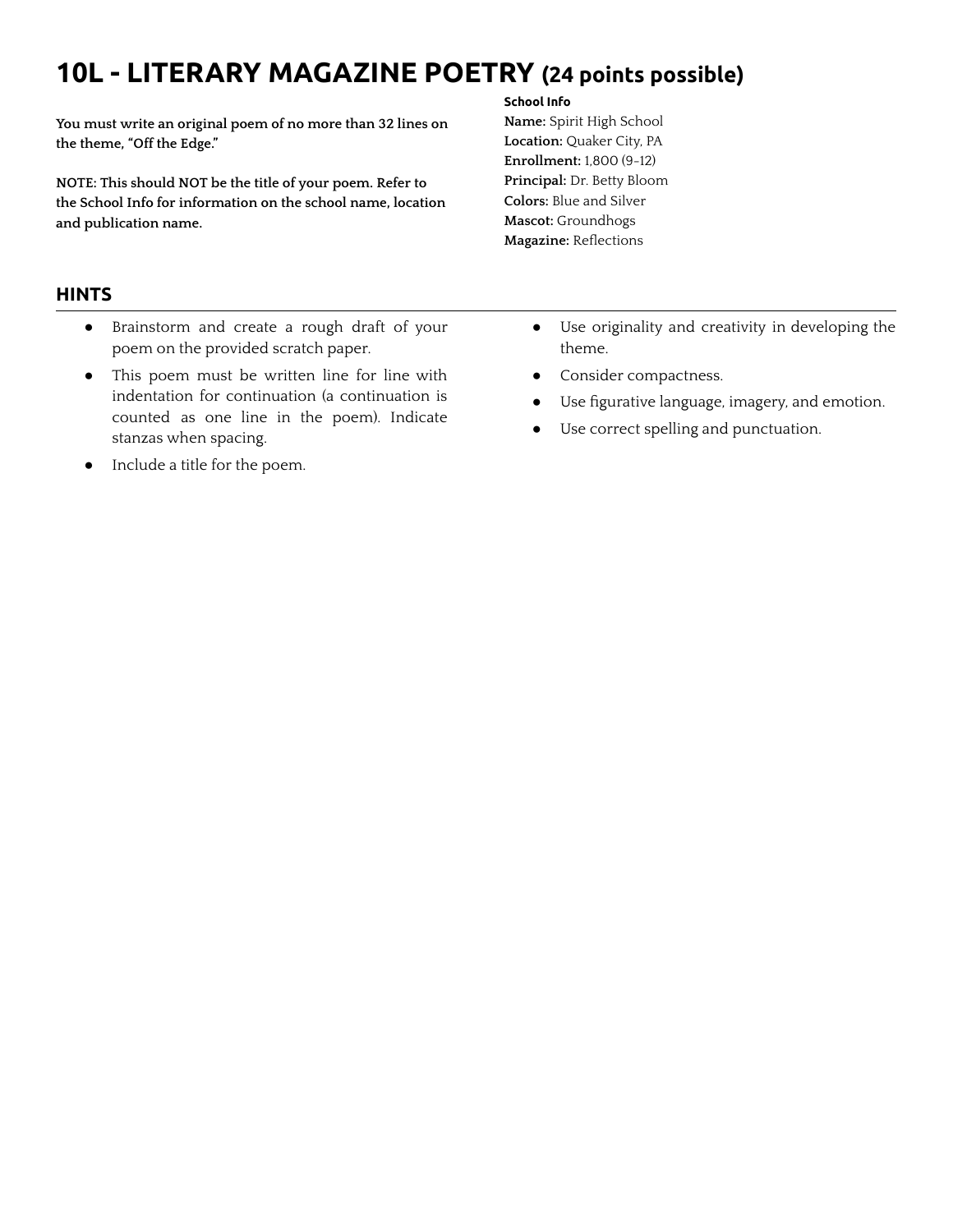# **11L - LITERARY MAGAZINE STAND-ALONE ARTWORK (24 points possible)**

**Design an illustration that will accompany the following poem for your school's literary magazine, Reflections.**

#### **School Info**

**Name:** Spirit High School **Location:** Quaker City, PA **Enrollment:** 1,800 (9-12) **Principal:** Dr. Betty Bloom **Colors:** Blue and Silver **Mascot:** Groundhogs **Magazine:** Reflections

# **Untitled**

Time really does fly. In a few years we will leave this town, (well some of us) and we'll take these memories of running around the football fields and our first dances during prom with us when we drive away.

My rearview mirror will replay all these moments we swore we would always hold onto tightly but things will change and maybe come that day we will forget each others' names.

— Ming D. Liu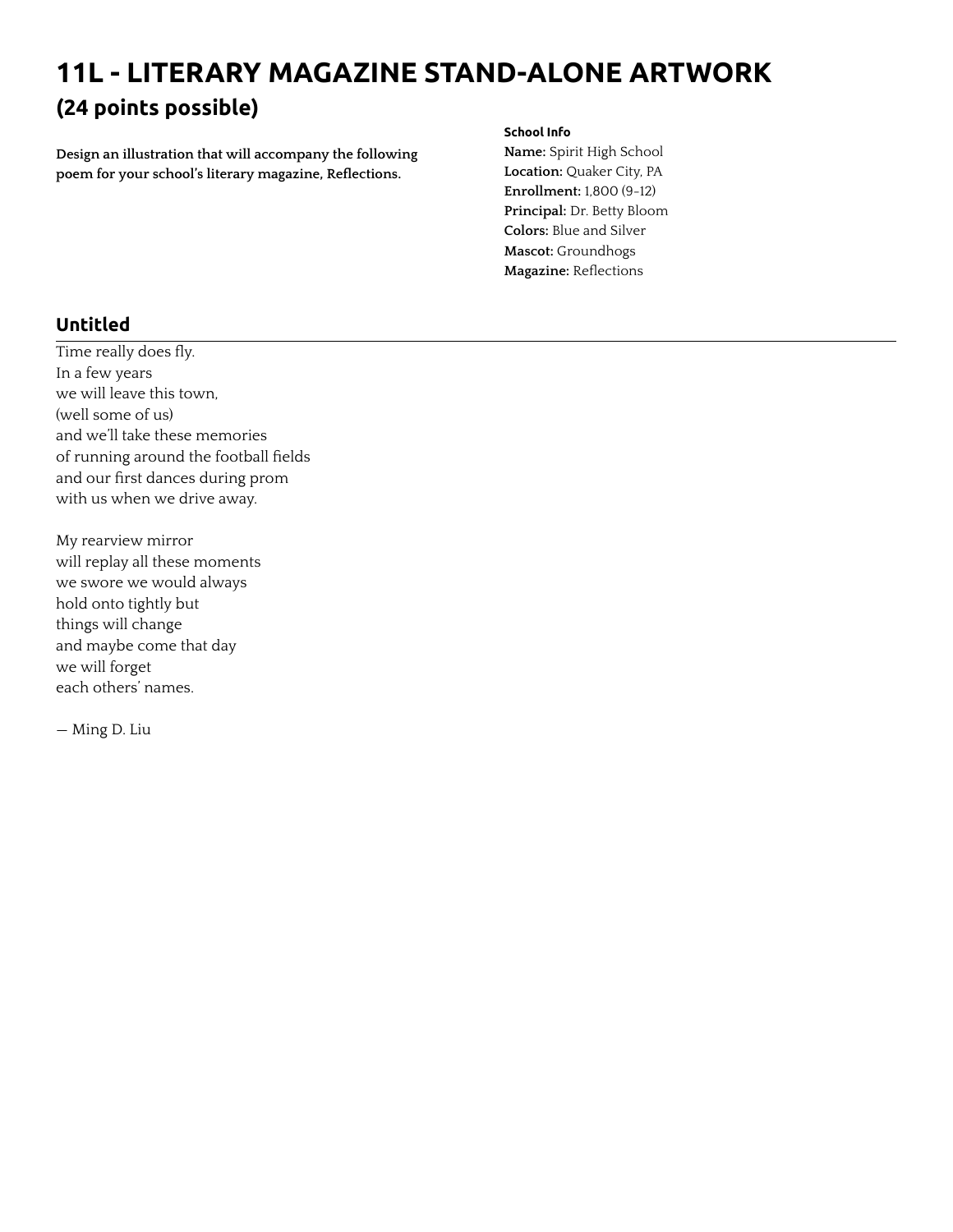# **12B - BROADCAST WRITING (36 points possible)**

**Write a 90-second script (give or take 5 seconds) using the following five stories.**

**Consider how you will stack the show (placing most important to least important; pairing similar types of stories.)**

**Include a greeting and a sign out (Your Name for The Towne Crier).**

**Pay attention to:**

- **● paraphrasing any quotes you use — quotes are necessary**
- **● writing in broadcast style: short and conversational**
- **● adhering to rules of broadcast writing in terms of placement of attribution, titles, sentence structure**
- **● reading silently and timing yourself**

#### **STORIES**

### **#1**

While the Spirit baseball teams have enjoyed dugouts for the past 7 years, the softball teams will soon get their own shade from the field sun. In cooperation with the Lower Mountain Vocational Technology school, Spirit students will spend half of their school days on the back field instead of in class down the road.

"When Coach Henry approached me with the idea, we had to follow up on it. It's nice knowing that our students will get to show their incredible talents while improving our own facility here in Quaker City," Dr. Betty Bloom said.

One veteran softball team member showed her enthusiasm and appreciation for the improvement.

Senior Varsity Catcher Adrienne Bowers said, "Nobody knows how hot it gets playing in the late spring. We will finally have a place to go to cool off between innings."

Creation of the dugouts required numerous technical skills of the vo-tech students.

"It's going to be great to be able to actually put something that we learned in class to use in the real world where it will make a difference," masonry junior Nick Starks said. "The guys are pumped up to do a great job."

Construction on the project will commence as soon as the supplies arrive to the school.

### **#2**

Introduced by two avid senior kayakers, John Adams and Rob Grainer, the duo approached Dr. Betty Bloom with the idea for a kayaking club at the end of last year.

Adams had genuine reasons to allow for the new organization. "Even though we have the Susquehanna, there a lot of smaller creeks that offer up some great whitewater around the area.

Since we had a very dry summer and spring, the dam controllers that control the water won't raise the levels easily.

Still, most will if a group of 10 kayakers or more wants to float. Having a club network will help to make that happen," Adams said.

#### **School Info**

**Name:** Spirit High School **Location:** Quaker City, PA **Enrollment:** 1,800 (9-12) **Principal:** Dr. Betty Bloom **Colors:** Blue and Silver **Mascot:** Groundhogs **Morning Show:** The Towne Crier

"Sometimes it's just hard to kayak because it takes a pick-up, sometimes with a trailer. We don't own one at home, so I'm hoping that this will allow me to hit the rivers more often," Grainer said.

### **#3**

Six area high schools will gather not to compete, but to unite in a celebratory night of performances during the 27th annual Central Keystone Show Choir Festival on Nov. 12.

The evening will shine the spotlight on show choirs from six area high schools: Downeytown, Maplewood, Spirit, Maysfield, Lake Valley, and Jefferson Heights..

The schools rotate hosting the annual event with Maysfield's Showstoppers Show Choir welcoming guests this season in its school auditorium.

Showstoppers' 38 performers will entertain with a medley from two popular Broadway musicals: "Newsies" and "Hamilton."

The Downeytown Junior/Senior High School Show Choir is a new addition to the lineup this year with 20 students performing songs from the popular musicals "Little Shop of Horrors" and "Hairspray."

"We have been trying to join the Central Keystone Festival for a couple of years now, but the timing was never good for us," said Beth Minda, choir director at Downeytown. "This year, we decided to try and make an actual separate group (choir) — we were never a formal group before."

"There is a great camaraderie among our area high schools, and each year we are growing our participation," Kathy Grabigel, Lake Valley's choir director, said. "Last year, we had an audience of more than 500, and it was a packed house."

A veteran to the event, John Dalton, choir director at Jefferson Heights, said, "I was singing 20 years ago in this same festival, so it is nice to be on the other side of things now and helping to keep this alive with a show choir of my own. It is fun to see how the tradition continues," Dalton said.

Spirit High's Full Spirit Show Choir has 37 students, and their theme is "Any Way the Wind Blows" which features the works of Queen.